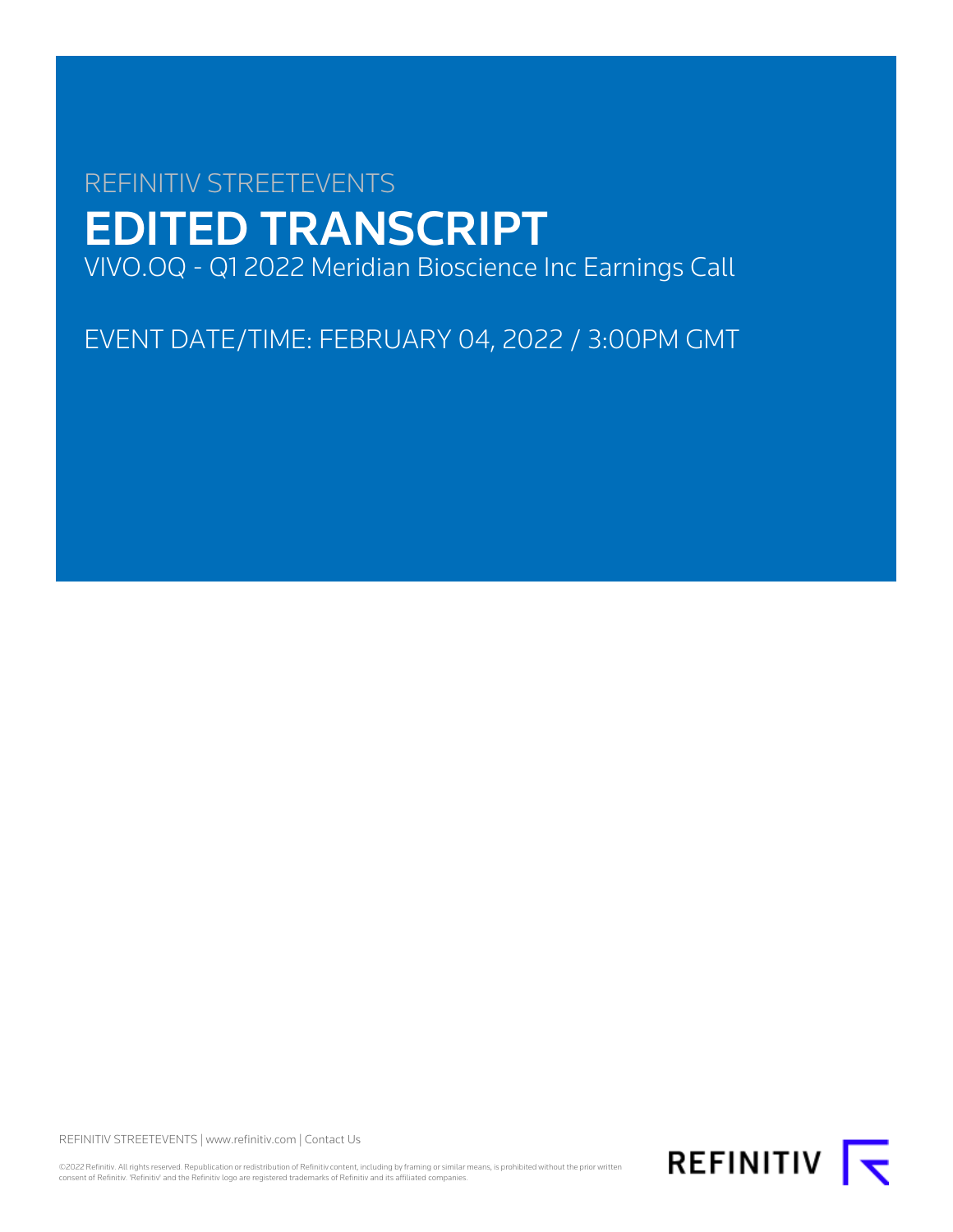## **CORPORATE PARTICIPANTS**

**[Charles Wood](#page-1-0)** Meridian Bioscience, Inc. - VP of Corporate Strategy, Business Development & IR

**[John P. Kenny](#page-2-0)** Meridian Bioscience, Inc. - President, CEO & Director

#### **[Julie Smith](#page-4-0)**

## **CONFERENCE CALL PARTICIPANTS**

**[Yi Chen](#page-9-0)** H.C. Wainwright & Co, LLC, Research Division - MD of Equity Research & Senior Healthcare Analyst

## **PRESENTATION**

#### **Operator**

Greetings, and welcome to Meridian Bioscience First Quarter 2022 Financial Results Conference Call. (Operator Instructions) As a reminder, this conference is being recorded.

<span id="page-1-0"></span>It is now my pleasure to introduce your host, Charlie Wood, Vice President, Investor Relations. Thank you, Mr. Wood, you may begin.

#### **Charles Wood** - Meridian Bioscience, Inc. - VP of Corporate Strategy, Business Development & IR

Thank you, Doug. Good morning, and welcome to Meridian's Fiscal 2022 first quarter earnings call. With me are Jack Kenny, Chief Executive Officer; and Julie Smith, Senior Vice President, Controller and Principal Accounting Officer.

Please note that our SEC filings, earnings release and slides to accompany this call are available on our website at investor.meridianbioscience.com. We will post a copy of these prepared remarks after the call.

Jack and I expect to participate in at least one conference prior to the next earnings call, but do not have anything to announce at this time. Per usual, details of any events will be announced via press release and posted to our website as they are finalized. Finally, our Q2 fiscal 2022 earnings call is currently scheduled for Friday, May 6, 2022.

Before we begin today, let me remind you that the presentation and the company's remarks include forward-looking statements. Forward-looking statements are subject to numerous risks and uncertainties, many of which are beyond the company's control, including risks and uncertainties described from time to time in the company's SEC filings. The company's results may differ materially from those projected. Meridian makes these statements as of today, February 4, 2022, and undertakes no obligation to publicly update them.

Additionally, the company's remarks also include market data based on management's knowledge of the industry and good faith estimates of management. The market data referenced involves a number of assumptions and limitations, and you are cautioned not to give undue weight to such estimates. While we believe the estimated market position, market opportunity and market size information is generally reliable, such information, which in part is derived from management's estimates and beliefs, is inherently uncertain and imprecise and has not been verified by any independent source.

Lastly, throughout this presentation, we refer to non-GAAP financial measures, specifically operating expenses, operating income, operating margin, net earnings and net earnings per diluted share, each on an adjusted basis. A reconciliation of these non-GAAP financial measures with the most directly comparable GAAP measures and other related discussion are included in our earnings release.

And now I would like to turn the call over to Jack.

REFINITIV **I** 

REFINITIV STREETEVENTS | [www.refinitiv.com](https://www.refinitiv.com/) | [Contact Us](https://www.refinitiv.com/en/contact-us)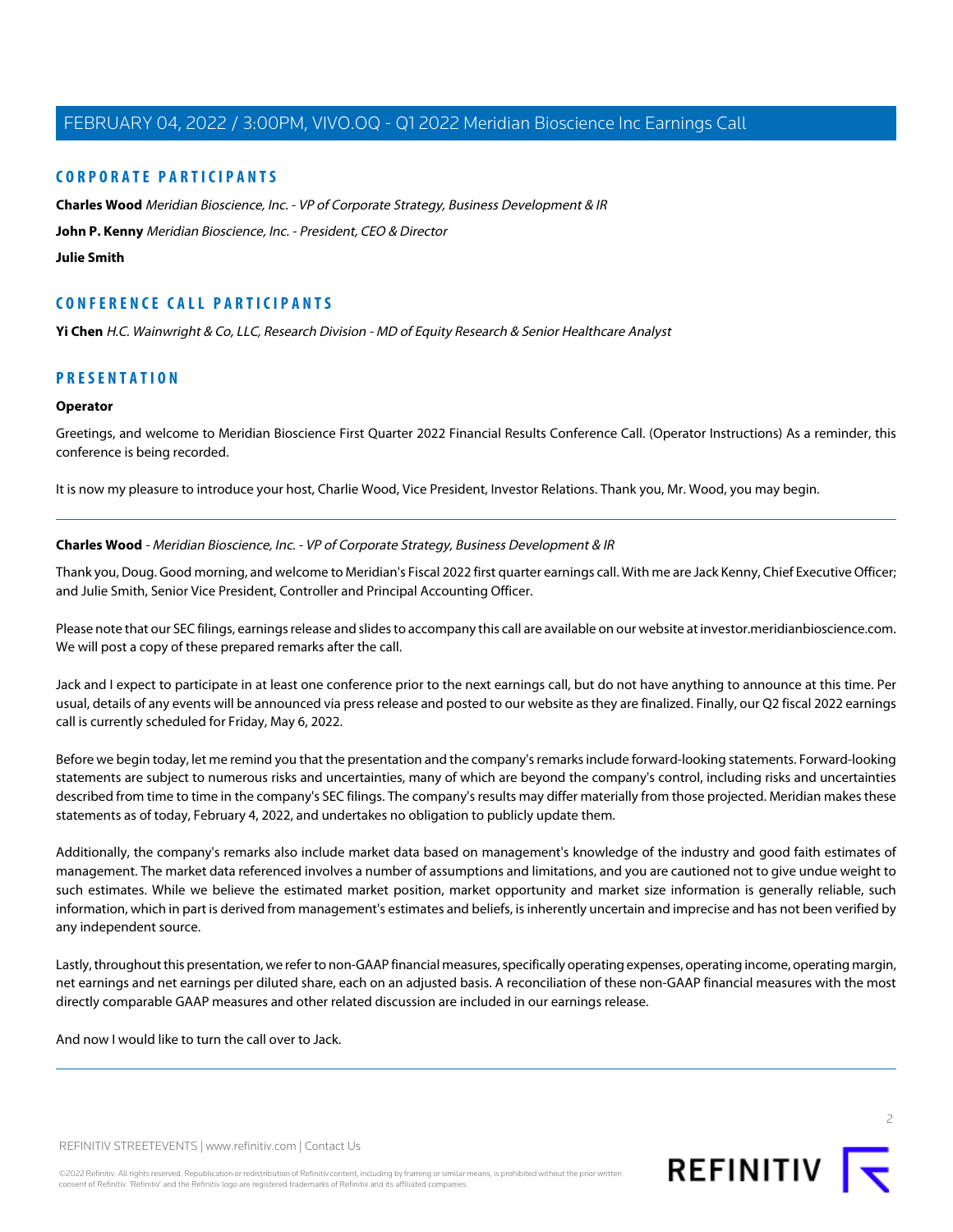#### <span id="page-2-0"></span>**John P. Kenny** - Meridian Bioscience, Inc. - President, CEO & Director

Thank you, Charlie. While disappointed that we are fighting yet another wave of COVID-19 infections across the globe, I am pleased to be here recapping another fantastic quarter for Meridian, one of the best in the company's history.

What is really exciting about this quarter is that the strong result is due to both businesses performing ahead of our internal plan. This dynamic bodes well for the quarters to come.

Diagnostics was up 10% year-over-year, and the Omicron wave of this pandemic drove higher demand for our Life Science reagents relative to our fourth quarter of fiscal 2021.

Julie will elaborate more, but it should be noted that the first quarter of fiscal '21 was a record quarter for the company, and while the metrics will show Life Science down year-over-year, this most recent quarter was one of the best on record, with sales in the first 3 months nearing levels that would have taken us nearly 12 months to achieve pre-pandemic.

Operationally, the company made tremendous progress in the quarter, perhaps outshining the strong financial results. The Life Science innovation engine in London keeps cranking with the launch of the first sample-specific mixes in our Lyo-Ready format, which are designed for use in molecular assays that are lyophilized. These first products were our saliva mixes, and we will be launching more throughout the year.

Enhancements made in fiscal 2021 in our Life Science manufacturing still leave capacity for growth. The team has deftly managed these supply chain challenges plaguing other companies in the industry and we continue to have ample inventory of critical raw materials.

As I have mentioned in the past, our ability to meet the demand of our customers, throughout surges in the pandemic, has won awards from our suppliers and helped us win business from the competition. We are being diligent in staying ahead of this situation to protect our reputation as one of the most reliable suppliers in the industry, in addition to being the leading innovator with our Air-Dryable format and sample specific mixes.

Also in the quarter, 2 diagnostics assays received approval from the FDA, with Curian Campy receiving 510(k) clearance and the Revogene SARS-CoV-2 assay receiving Emergency Use Authorization. The latter is being updated in response to the Omicron variant and we are working closely with the FDA to get this shipping later this quarter.

The LeadCare team in Billerica has made substantial progress in resolving the issues with the third-party components behind the recall initiated last year. The team is in the process of validating the new packaging components and we remain highly confident that we will have this important product shipping again by the end of this quarter. Of course, exact timing is subject to review with the FDA.

The ramp-up of Revogene manufacturing continues its pace. The new line in Quebec became operational in the quarter and the first line in Cincinnati just completed validation and recently began producing kits. As we announced earlier this week, the NIH continues to be a strong believer in the benefits of the Revogene system, awarding us another \$2.5 million to support continued manufacturing scale up and the development of the respiratory panel.

Our H. pylori franchise is our most important contributor to the Diagnostics segment and the team keeps delivering results. Integration of both the BreathID and BreathTek acquisitions are now complete. This is a perfect example of the expertise we have built in M&A, seamlessly integrating 2 acquisitions, including a carve-out, in the midst of a pandemic where travel has been greatly limited.

This is a good segue into a new feature that I would like to introduce in fiscal '22. In an effort to provide a better appreciation for the opportunity that lies ahead at Meridian, I would like to take some time to provide further details on important areas of our business. A good place to start is with H. pylori, as that franchise is the largest disease state for our Diagnostics segment, accounting for approximately 45% of our Diagnostics revenue in Q1, and offering a tremendous growth opportunity.



REFINITIV STREETEVENTS | [www.refinitiv.com](https://www.refinitiv.com/) | [Contact Us](https://www.refinitiv.com/en/contact-us)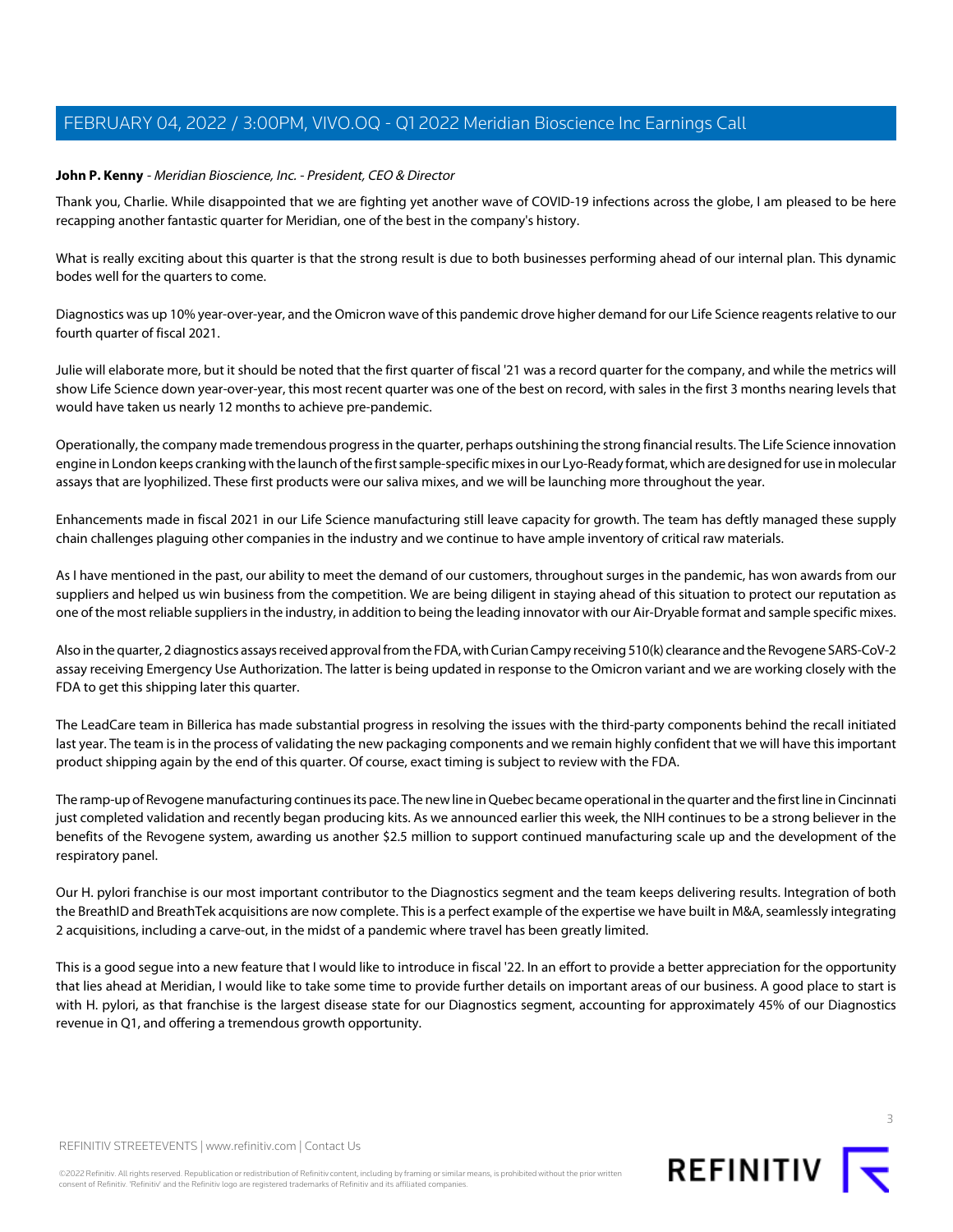As you know, Meridian was the pioneer in stool antigen testing, introducing the first assay of its kind in 1998. We had patents on that testing method, which expired in 2016 and 2017, that yielded extremely high margins. As new entrants emerged following expiration of the stool antigen H. pylori patents, we took steps to protect that business.

First, we entered into multi-year agreements to annually step down pricing with our largest customers. Second, we entered into a strategic partnership with DiaSorin to accommodate higher volume customers by providing an H. pylori assay on the fully automated high throughput LIAISON platform.

Adding this product to our portfolio allowed us to diversify our volume based market segments and complement the other technologies in our H. pylori franchise. Both of these strategies have been successful in maintaining our leadership in testing volume, albeit at a lower average selling price.

In 2020, we added urea breath testing, also known as UBT for short, to our already strong H. pylori franchise with the acquisition of Exalenz Bioscience, the manufacturer of the BreathID system. Last year, we acquired the BreathTek product line from Otsuka, another urea breath test for H. pylori.

With these products, we are the only company selling FDA approved assays for both stool antigen and urea breath testing for H. pylori. This is an important advantage for our sales force in crafting solutions for our customers. Each test has advantages and challenges, and often clinicians are biased towards one solution over the other.

While both testing methods have good sensitivity and specificity, UBT has superior performance relative to stool. UBT also uses a sample type that is easier to collect and process. The downside to UBT is that patients need to stop taking medications that are suppressing their symptoms for 2 weeks prior to the test.

There is one other minimally invasive approach to detecting H. pylori, which is serology. This was the first method developed for testing H. pylori, and has significant limitations. First, it is dramatically less sensitive than either UBT or stool antigen testing. Second, and most importantly, it does not confirm whether you have an active infection. This could lead to misdiagnosis and the overuse of antibiotics.

Additionally, it cannot be used to confirm eradication after a patient completes a treatment plan which can lead to long-term consequences for the patient. Poor performance of serology testing has led to reduced or, in many cases, no reimbursement for this type of testing.

Further, key medical organizations such as the American College of Gastroenterology and the American Gastroenterological Association have recommended against using serology tests. Despite that, there are still a number of doctors using these tests and we estimate that over 25% of H. pylori testing is done with serology.

Globally, H. pylori prevalence is very high, as well as in the U.S., where it is estimated that on average 25% to 30% of the population is infected, with greater than 50% infection rates in more ethnically diverse areas.

With only an estimated 6 million to 8 million tests performed per year, many people remain undiagnosed and untreated. This results in billions of dollars spent on over-the-counter and prescription medications that only address the symptoms and not the underlying infection.

When left untreated, H. pylori can lead to peptic ulcers and in some cases gastric cancer where H. pylori is the leading cause. So, there are very compelling reasons, both for patient health and efficiency of healthcare spending to increase testing.

One of our strategies to increase testing is to provide education to both patients and physicians on the disease itself, the prevalence, and negative consequences of not properly diagnosing and treating H. pylori. Meridian offers health systems, a solution with options for non-invasive, guideline recommended, active infection tests.

Regardless of the choice in testing method, stool antigen or UBT, we encourage more testing to accurately diagnose patients and reduce cost related to misdiagnosis and treatments.



REFINITIV STREETEVENTS | [www.refinitiv.com](https://www.refinitiv.com/) | [Contact Us](https://www.refinitiv.com/en/contact-us)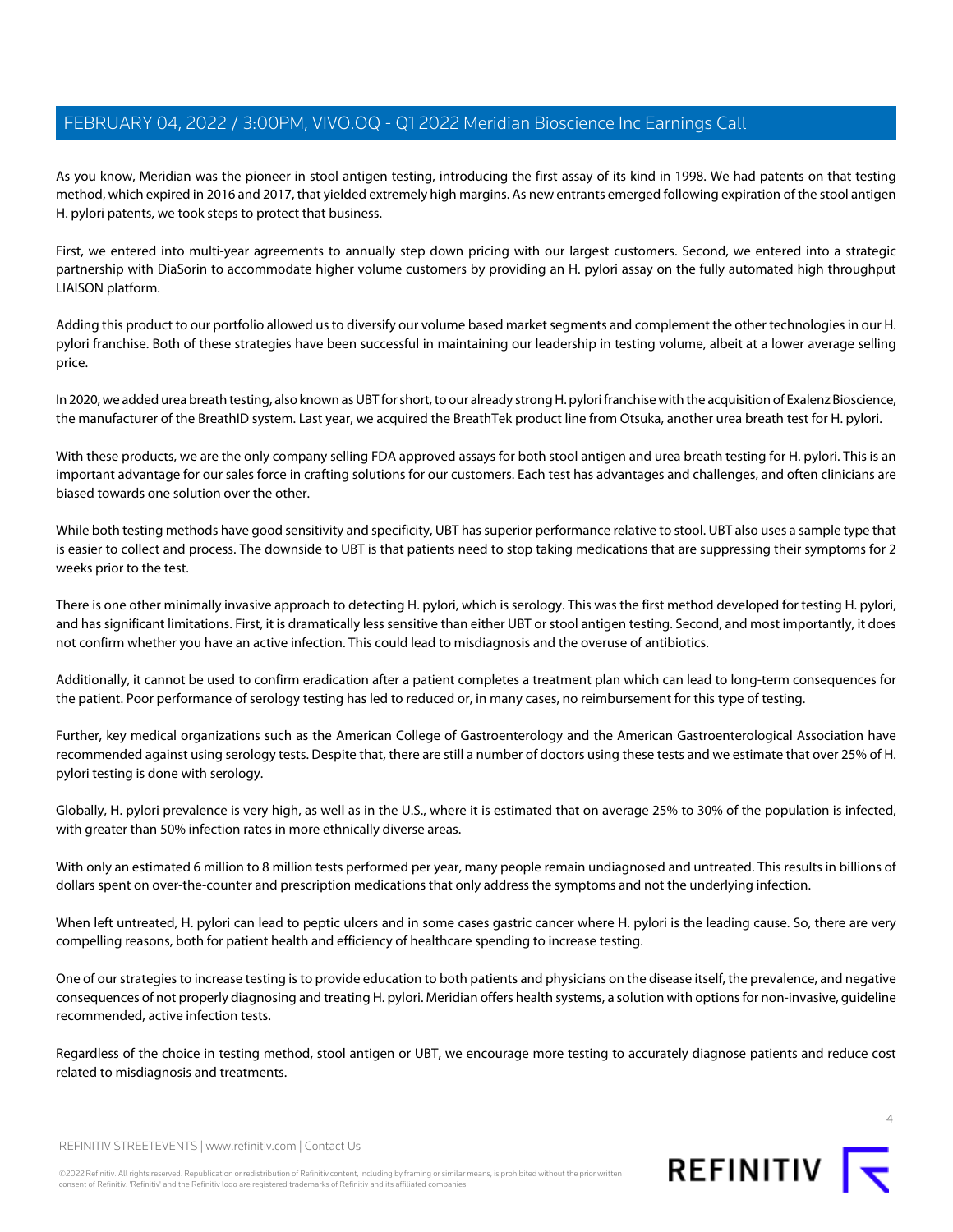Lastly, we have noticed that H. pylori testing volume is weighted more towards the large reference labs than other products in our portfolio. On average, most products see 20% of the testing volume performed at the national reference labs. For H. pylori, the volume in roughly triple that. There is an opportunity to shift that testing closer to the patient, enabling a better patient experience and outcome. Additionally, it is possible to obtain a higher ASP that is a win-win for both Meridian and our IDN customers.

In summary, there are 3 vectors for growth in this disease state: One, converting existing serology volume to one of our better performing alternatives; Two, grow the market through more testing; and Three, drive, higher ASPs through decentralized testing. This makes H. pylori one of the Diagnostics segment's best growth opportunities.

<span id="page-4-0"></span>Now I will hand the call over to Julie to provide some additional details on the financials for the quarter.

#### **Julie Smith**

Hello everyone. As Jack mentioned, this was a very strong quarter for Meridian that exceeded our expectations in both the Life Science and Diagnostics segments.

Consolidated net revenues were \$88 million, down 5% year-over-year, but second only to Q1 of 2021.

Diagnostics segment net revenues grew 10% to \$33 million. This growth was driven by strength in gastrointestinal and respiratory product revenues, partially offset by negligible LeadCare revenues.

In the gastrointestinal category, a significant driver of growth was the addition of BreathTek, which we did not have in Q1 of fiscal 2021. In respiratory, the primary driver of growth was increased demand for our mycoplasma, Group A Strep and RSV products. Interestingly, flu demand, while up year-over-year is still very light.

Life Science had a very strong quarter, with net revenues of \$55 million. As we mentioned in last quarter's call, we are no longer reporting the portion of Life Science revenue driven by COVID-19. Many customers use our reagents in multiple tests, therefore, it has become too difficult to estimate the portion of molecular reagents that are used solely in the manufacture of COVID-only tests.

That said, it is fairly obvious that the year-over-year decline in molecular is driven by decreased demand related to COVID-19 molecular testing. But, what isn't clear is that there is offsetting growth from respiratory panels and non-COVID assays which are manufactured using our molecular reagents.

On the immuno side, demand for SARS-CoV-2 antibodies, which are used to make rapid antigen tests, were the biggest contributor to growth. However, non-COVID immuno product revenues were also up more than 30% year-over-year. This was led by our blocker product line, which increased by almost \$2 million or 113%.

Consolidated gross margin was 56%, with a Diagnostics margin of 48% and a Life Science margin of 60%. While the Diagnostics margin is low by historical standards, it was modestly better than our expectations. The primary driver of these lower margins is LeadCare being off the market, which is a drag of approximately 400 basis points.

Life Science gross margin was down, both year-over-year and sequentially from Q4, due to variation in the mix of revenue between immuno and molecular products. As we have said in the past, due to the nature of the molecular reagent manufacturing process, which benefits more from scale than the immuno business, our molecular products have dramatically higher gross margins than the immuno products.

Adjusted operating expenses were \$29 million, up \$4 million year-over-year due to increases in consolidated G&A costs, R&D spending in Diagnostics, and sales and marketing expense across both business segments. GAAP operating expenses were also \$29 million, up \$2 million versus prior year driven by the aforementioned items, and partially offset by a decrease in legal expenses and contingent consideration expense.

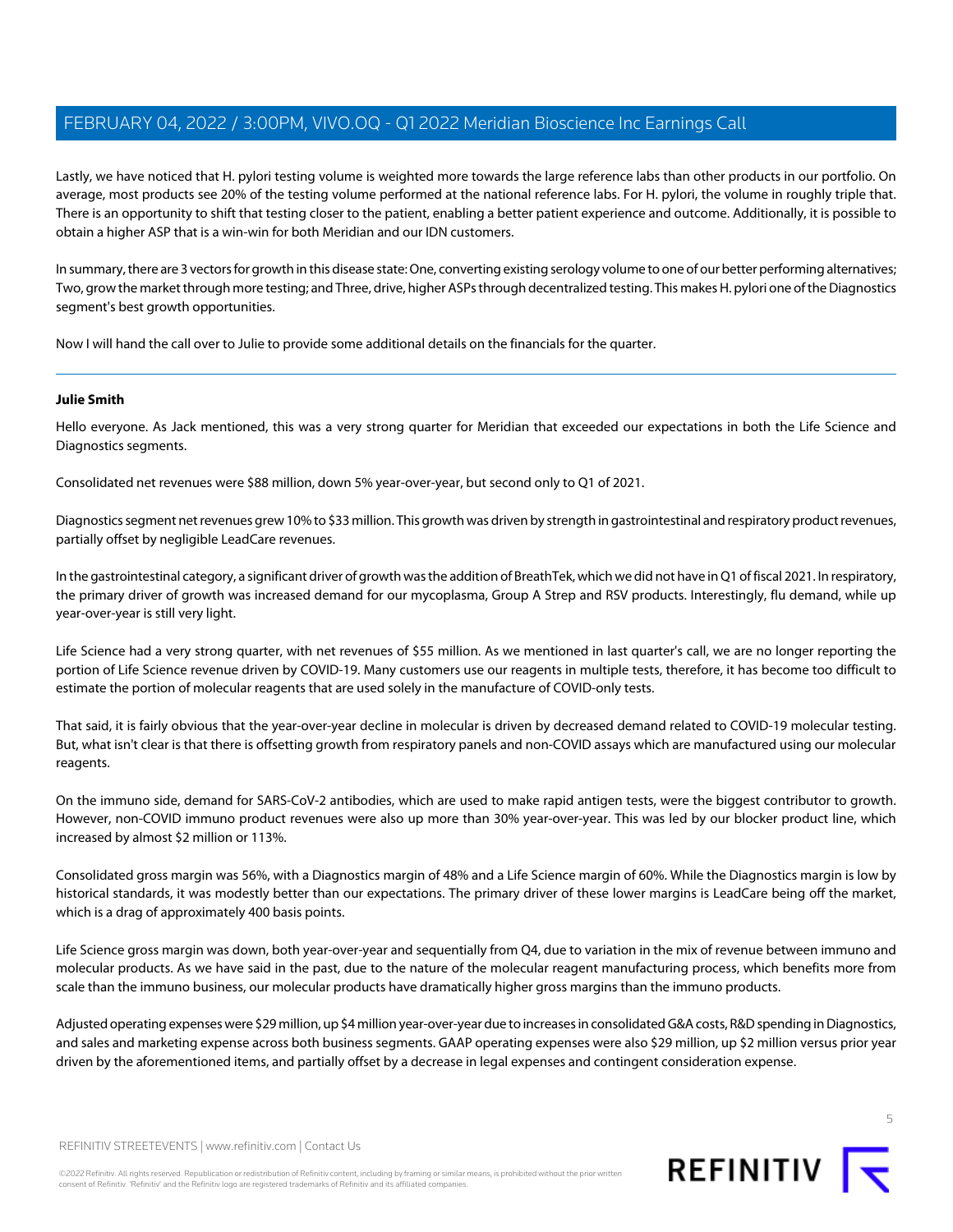Consolidated operating income on an adjusted basis was \$21 million, a margin of 23%. This breaks down to an adjusted operating margin of 48% for Life Science, partially offset by an adjusted operating loss of \$2 million for Diagnostics. Overall, the biggest driver of operating margin is the lower gross margin for both segments.

Adjusted diluted EPS was \$0.35 compared to \$0.65 in the first quarter of fiscal 2021, while GAAP diluted EPS was also \$0.35 in Q1 of 2022 compared to \$0.61 in Q1 of 2021.

If you want to dig deeper into the drivers for the first quarter of fiscal 2022, please refer to our press release and our 10-Q, which will be filed today.

Turning to the balance sheet. As of December 31, we had \$73 million in cash. During the quarter, we also repaid \$10 million on our line of credit, putting us in a net cash position. This leaves us with a borrowing capacity of \$150 million. As we mentioned on the last earnings call, in October, we revised the terms of our existing credit facility to increase the capacity to \$200 million, extend the maturity date to 2026, and incorporate other favorable changes in the covenants.

I will now turn the call back to Jack to discuss guidance and offer some closing remarks.

#### **John P. Kenny** - Meridian Bioscience, Inc. - President, CEO & Director

Thanks Julie. As you can see, fiscal 2022 is off to great start and we have even more optimism than we did at the outset. As such, we are raising our guidance. We now expect consolidated net revenues of between \$315 million and \$330 million, which includes between \$145 million and \$150 million of revenue for our Diagnostics segment, and between \$170 million and \$180 million for our Life Science segment.

You will notice that the Diagnostics revenue guide remains unchanged. Our current view is that the modest outperformance in the first quarter, coupled with the increased demand we are seeing for our partner SARS-CoV-2 rapid antigen test will offset any lost revenue from the delay in shipping the Revogene SARS-CoV-2 assay.

We still expect Diagnostics revenue in the second half to be moderately higher than the first half, as LeadCare production comes back online and we have contribution from the Revogene SARS-CoV-2 assay.

The increase in Life Science revenues reflects the level of demand we are seeing for our reagents, driven primarily by the Omicron wave. As such, you should allocate this increase more to the second quarter than the later quarters.

Adjusted operating margin is expected to be between 21% and 23%. This reflects inflationary pressures on wages and other operating costs, slightly lower gross profit margin in Diagnostics due to the impacts of the LeadCare recall, and a lower Life Science gross profit margin due to a combination of lesser scale with our molecular products and an increased mix of our lower margin immuno products.

This all equates to an EPS range between \$1.10 and \$1.30 based on a fully diluted share count of 44.5 million shares. It's really great to be able to present a quarter with both business segments performing above expectations and, yet again, being on a trajectory to exceed the guidance set at the beginning of the fiscal year.

The rest of Q2 still requires some strong execution from our Diagnostics R&D, regulatory and operations teams, as well as both commercial teams, but the progress to date is promising and I remain highly optimistic that Q2 will be another quarter with great accomplishments for both segments.

I wanted to close with some brief comments on the governance changes we announced coming out of the Annual Shareholder Meeting last week. After 21 years, our Chairman, Dave Phillips retired from the Board. His contribution to the Boardroom over that time was tremendous and we will miss his presence.





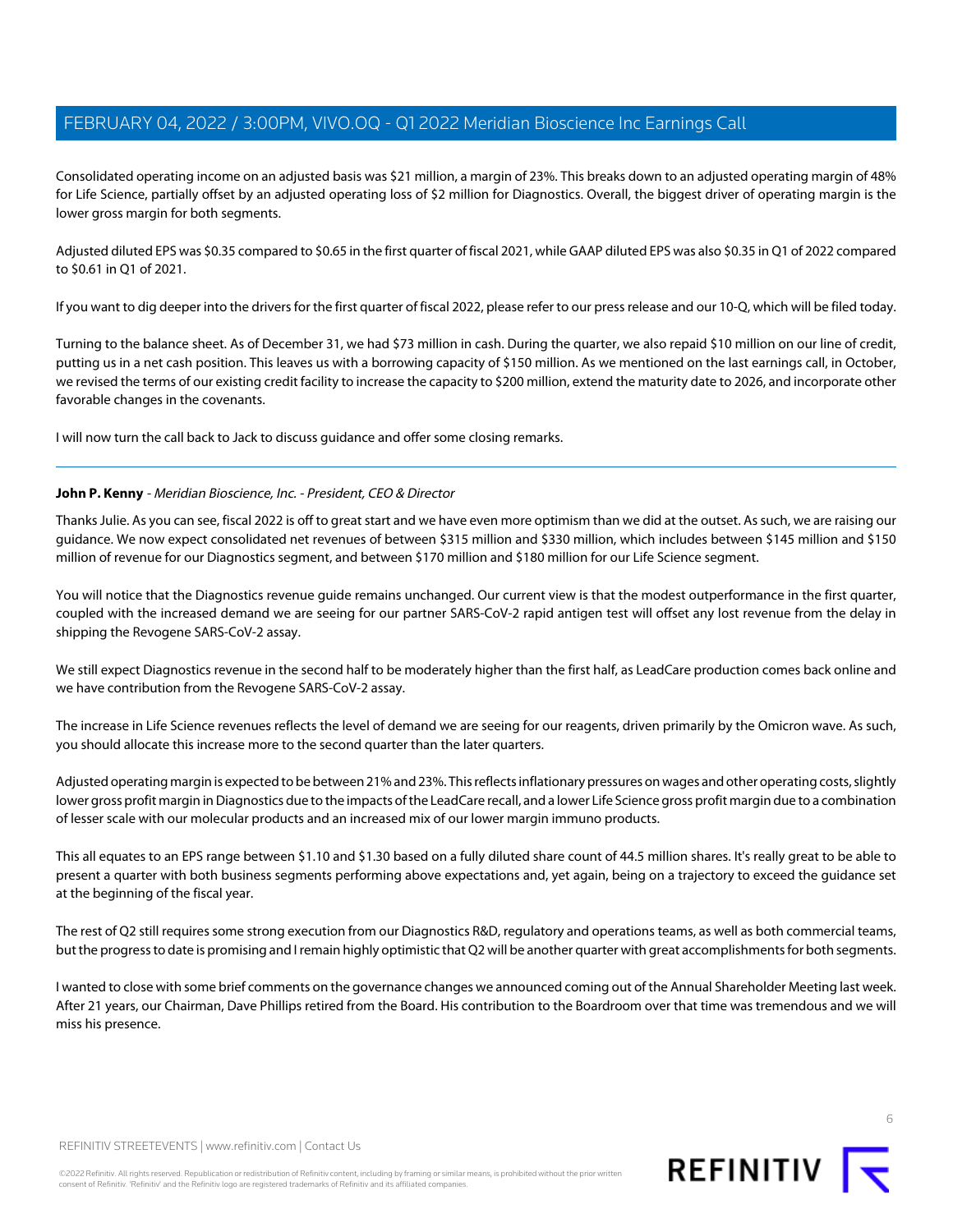Fortunately, we have developed a strong bench on our Board and did not need to look externally for Dave's successor. We are excited to have John McIlwraith assume the role, and with the depth of talent of the rest of the Board and my management team, we have the leadership to continue this tremendous run that we've experienced in the last 24 months.

Now Julie and I are here for your questions you may have.

## **QUESTIONS AND ANSWERS**

#### **Operator**

(Operator Instructions) Our first question comes from the line of Brian Weinstein with William Blair.

#### **Unidentified Analyst**

This is actually [Griffin]. Brian, [Andrew] and I, we'd love to know how you guys are modeling and taking into account what we think will be multiple days the City of Cincinnati kind of been shutting down on the Super Bowl with the parade. I mean is that contemplated in this guide?

#### **John P. Kenny** - Meridian Bioscience, Inc. - President, CEO & Director

We are very hopeful that we have that problem here in Cincinnati. Obviously, it's been, what, 31 years since the Bengals have been in this game. And we are cautiously optimistic that we are going to be highly unproductive on Monday, the 14th of February.

I'd also just tell you real quick. I am a little conflicted. I'm a Bengals fan. You live in Cincy, you have to be a Bengals fan. I'm a little conflicted, however, because I'm from Detroit and we have Matt Stafford in the Super Bowl, and we have M&M at half time. So I kind of have it both ways. It's the closest Detroit is ever going to be in this Super Bowl. So in either way, I'm going to have a good Sunday on the 13th.

#### **Unidentified Analyst**

That's good stuff. Just on the -- to start on the quarter and the quide for Life Science, I mean, understanding that breaking out COVID specifically. But just directionally, any sense of how we should think about that where COVID revenue in Life Sciences came in this quarter versus last quarter?

And then on the guide, appreciate the color on Q2 being a little bit more heavily weighted. But can you just talk about the overall COVID assumptions? I mean, are you assuming any other surges or sort of a sequential decline throughout the year there?

#### **John P. Kenny** - Meridian Bioscience, Inc. - President, CEO & Director

Yes. So we -- what we've done throughout the whole -- this whole process, [Griffin], because we are -- it's hard to predict exactly what's going to happen with COVID is really try to make sure where we have line of sight that we bring that into our guidance. And we, clearly, have line of sight through this quarter with activities that are going on. We definitely see strong performance. We had a good performance in Q1, and I think you can take from our guide that we see similar type of performance in Q2 on the Life Science side.

Our guide doesn't really -- we kept our guide the same for the back half of the year that we've had historically, which is our off seasons are of a certain size, and we say off-season like the non-respiratory season. So we are -- we have not modeled in our forecast that Omicron continues to rage up and down. We viewed it more like what happened in 2020 and 2021 where in the spring and summer, it kind of gets a little quieter, and goes into more of an endemic type of situation. And there's -- the revenue that we had in those other quarters is -- we envision a similar type of revenue in that quarter.

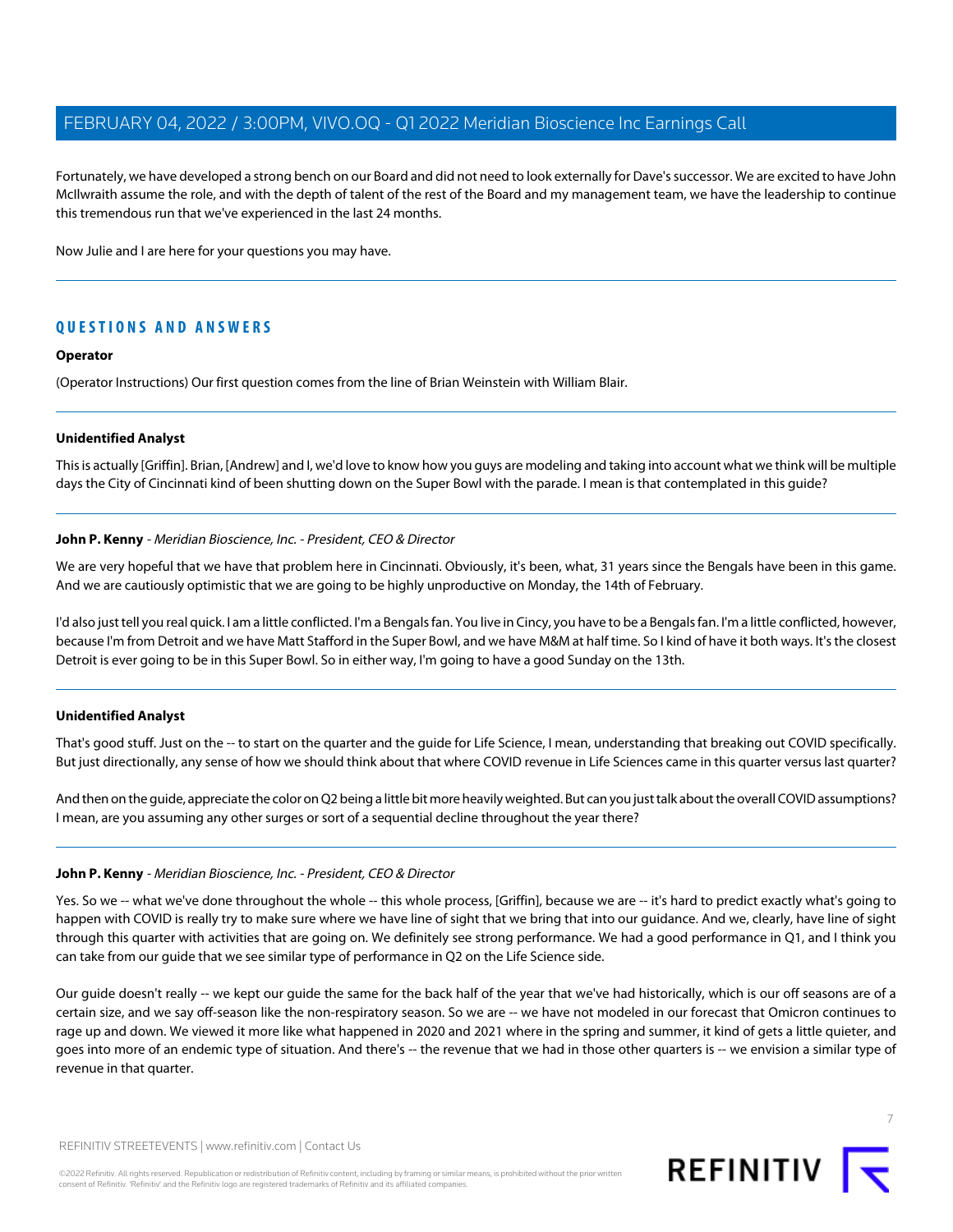Julie, do you have anything? Does that make sense or any addition?

#### **Julie Smith**

Yes. No, that's exactly what we're looking at. And I think the other thing that also has happened repeatedly throughout the pandemic is, when we have these spikes, customers stock up. And so then sometimes after that we will see a little bit of a dip. So I think we would -- right now, there's a lot of demand. And if demand wanes, then customers will have stock on hand, so that can impact our results.

#### **John P. Kenny** - Meridian Bioscience, Inc. - President, CEO & Director

Yes. And we've definitely seen that. It's better now. In the early days, they were hoarding everything they could get their hands on supply chain. But because we've proven more reliable, they aren't ordering in as big a batches at a time, but we still have some of that, that carries over. We historically have called our Life Science business a little bit lumpy, and there's that same factor here with regards to COVID.

#### **Julie Smith**

Yes. I think that's the primary driver of why we're down this year, Q1 versus last year Q1, because there were a lot of customers stocking up last year.

#### **John P. Kenny** - Meridian Bioscience, Inc. - President, CEO & Director

Major stock as last year. Yes, I agree.

#### **Unidentified Analyst**

Okay. And then just another on Life Sciences. As we think about kind of post-pandemic, you talked about the strength in that business and how it's changed pretty significantly. But can you just talk to any additional proof points about how we get through the acute phase of the pandemic? What it looks like on the other side, what's sort of a normalized Life Science business? And any kind of proof points you have there?

#### **John P. Kenny** - Meridian Bioscience, Inc. - President, CEO & Director

Yes. I would tell you that we -- in the Q4 quarter that we did, we provided a little bit more guidance to try to give some people some reason why we have such confidence for what our Life Science business looks like on the other side of COVID, and other side being more of an endemic environment. So we see the world that COVID is not going to go away. That it will be endemic, and that we're going to have testing that's ongoing.

And when you have a significant share of COVID, people using your products that will continue, just at lower volumes in more endemic environment. And so we really do view that we have a business that, going into the pandemic was a \$63 million Life Science business, and we feel confident that we have a \$150-ish million business now that we can grow from.

I would also tell you, [Griffin], that we've had -- we had a chance to shine for these companies. We got our chance. We were new in the molecular space, because we had pivoted from selling to researchers. And so this was our chance to shine, and we delivered very well for our customers over the last couple of years and those customers are actively working with us on their new product pipelines and portfolios. So we have -- none of those tests have the volume that a COVID would, because that was so overwhelming to the world, but you just get into this regular cadence of new tests that are coming with these folks, and we have a strong pipeline of that that's occurring.

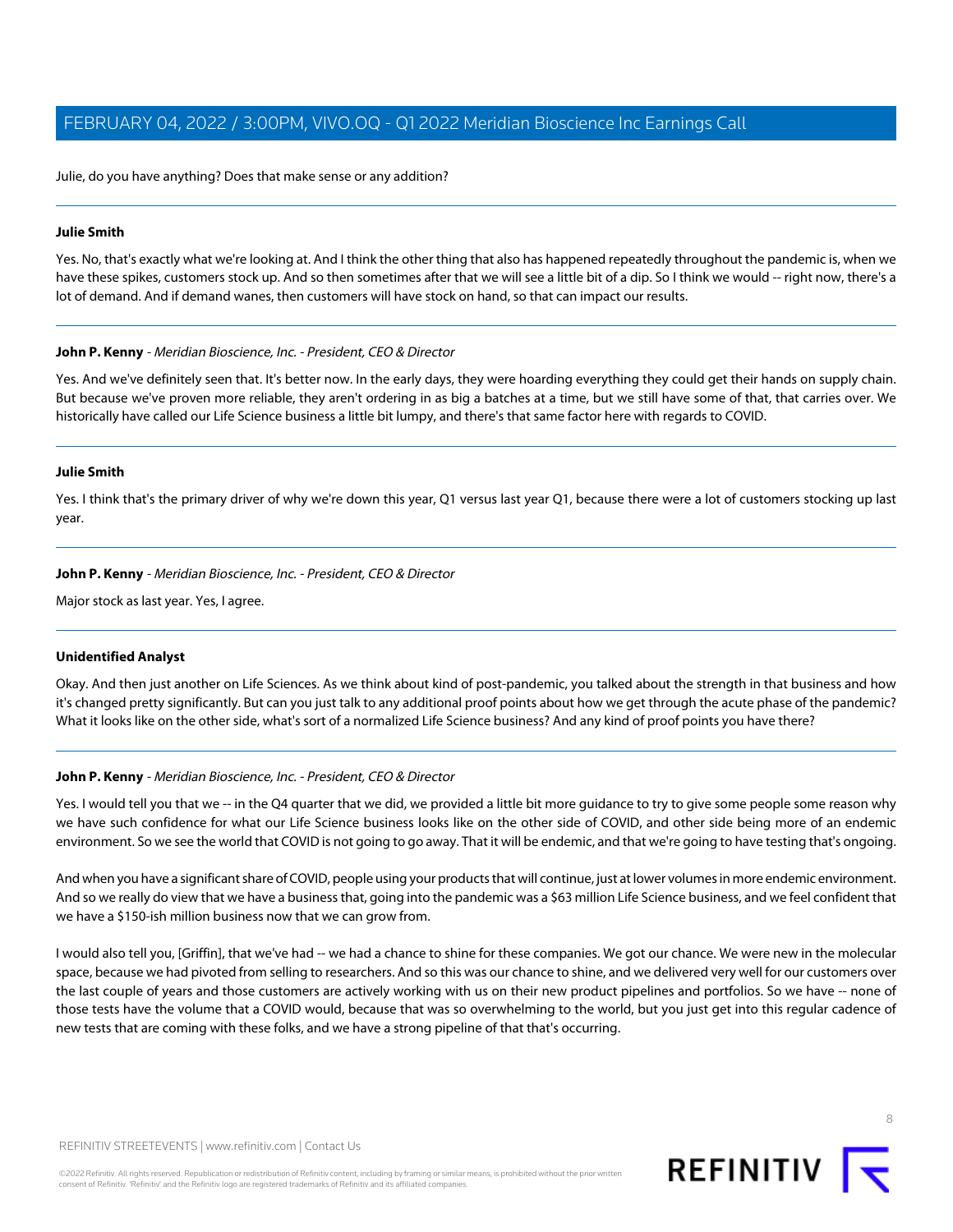So the longer this pandemic goes on, the more entrenched we're getting with these customers as well. So we find ourselves, here we are 2 years into the pandemic, and it's a completely different environment with us and our customers on the Life Science side. And so, we're really strong believers that a \$150 million business that is growing double digits is what we have in this whatever post-COVID world looks like.

## **Unidentified Analyst**

That's really helpful. And then just 2 on Diagnostics. A number of FDA submissions, I think, 4 expected this year. But can you just kind of generally characterize the conversations you're having with the FDA? I know they've been a little slow. Review times have been pushed out on some of the non-COVID stuff? And then any sense of -- any more specific time lines for those for the Shiga Toxin and C. diff for Curian, and then respiratory and GI for Revogene?

#### **John P. Kenny** - Meridian Bioscience, Inc. - President, CEO & Director

So there's no doubt that the FDA was dealing with backlogs and dealing with challenges, and that hasn't necessarily led up. An example would be Campy. We put it in the Spring and really took several months before we even were able to kind of get them to really look at that with all the things that they had in their plate. And it seems to go in waves. When the Omicron stuff hit again, their activity level goes up. So we do anticipate that it's going to be a continued grind to get things through the FDA.

Hard for us to say if it frees up. At some point you have to believe that it will. But we haven't seen it free up. It's still been pretty -- FDA is working incredibly hard, but they got a lot on their plate right now. And so we have kind of been assuming that it's going to take us longer than normal for things to get approved. And so as we model out the business, we are planning for a little bit longer periods of time before a product does get through final approval and start shipping.

So I don't know if that completely answers [Griffin]. But our dialogues with the FDA are good. The question is getting the FDA at the table, because they can't get you, because you're kind of in line. It's like you're waiting in line in the queue and you're waiting for your chance to get to the person to help you. Once you get to them, they work with you and they work effectively, but it's been hard to get to them at times.

#### **Unidentified Analyst**

Okay. And then just the last one on Hp. I appreciate the color in the prepared remarks. I mean if could you talk about how disproportionately more of that testing is done references labs than diagnostics and the pandemic has certainly accelerated decentralized test. But I think the focus on our side has been on respiratory. Do you feel that the decentralization trends in respiratory are being similarly felt in GI based on the conversations you're having with customers?

#### **John P. Kenny** - Meridian Bioscience, Inc. - President, CEO & Director

So I would say that all customers -- the customers are faced with 2 challenges right now. Obviously, they're trying to support the COVID testing, but they're also quite frankly supporting -- trying to figure out how to survive with light staffs. So it is less active right now than it will be when COVID goes back in a more normal state, and when our supply chain and, like, hiring gets back to a little bit more normalcy. So there is strong interest from customers to look at things such as urea breath tests that are being sent to reference labs and considering to bring them in. The challenge is a little bit like the FDA is to get their attention when they're trying to survive.

So we knew that when we made these acquisitions. We knew that the time frame to get some of these conversions could take longer. But we plan for it, because we're building our Diagnostic business for the long haul. So we see strong interest from customers, but the reality of it is that it's slower right now, because quite frankly, labs are trying to survive between the COVID testing and the shortage of staff that they have.

©2022 Refinitiv. All rights reserved. Republication or redistribution of Refinitiv content, including by framing or similar means, is prohibited without the prior written consent of Refinitiv. 'Refinitiv' and the Refinitiv logo are registered trademarks of Refinitiv and its affiliated companies.

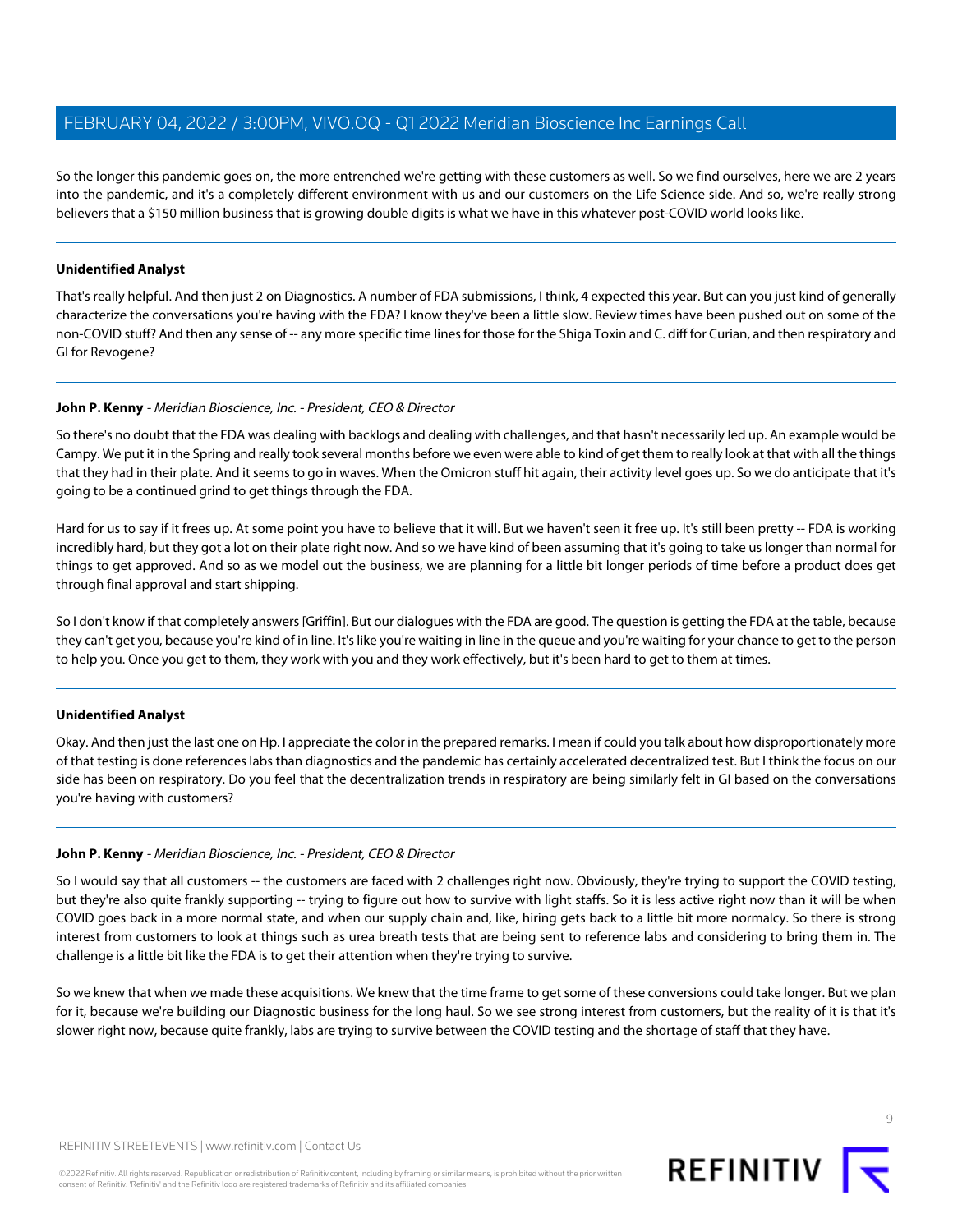#### **Operator**

Our next question comes from the line of Yi Chen with H.C. Wainwright.

#### <span id="page-9-0"></span>**Yi Chen** - H.C. Wainwright & Co, LLC, Research Division - MD of Equity Research & Senior Healthcare Analyst

So you mentioned that the revenue from the -- the mix from the molecular products is -- there was a decrease and the mix from the immunological products there was an increase. Could you give us additional color behind that change?

#### **John P. Kenny** - Meridian Bioscience, Inc. - President, CEO & Director

Yes. So I'd be glad to do that, and then Julie, you can wrap around if there's additional things. So if you look at last year, when we had our \$63 million-ish quarter in Life Science. We had a very, very strong molecular sales. And we did again this quarter, it was in the low 30s. I don't have the exact number in front of me, but we did have, but it was lower than last year.

The main difference, Yi, from last year was we had some customers in the United States that were ordering like multimillion dollars, because they were stocking their supply chain because there was still the fear of, can I produce the test. And so ultimately, we did have lower molecular sales. Still very high levels.

And the ordering patterns -- I'll give you an example. A customer last year could say, I want \$5 million worth of this product. And that happened in some cases. Those customers didn't know how quickly they were going to use it, but they were trying to get their hands on anything that they could.

We have an environment now where that same customer is more likely to come to us for a \$1 million order than a \$5 million order, because they know that we've reliably been able to produce. We've got more confidence that they've built in us. So that is a factor here and that specifically showed up in our United States business. That's why you saw the U.S. Life Science was lower significantly than last year.

And then the second factor here, Yi, is, if you look at what's going on in the world for all of us, all that we hear about are rapid tests and people want rapid test. Whether they're shipping them to your house, whether you're going to the doctor, but they want to do a rapid test. That area has been an area that has scaled up to be able to handle the COVID challenges around the globe, and we had a good market position.

So we have seen exploding growth in regards to the rapid antigen testing area. So we sell the antibody pairs that are used to do the rapid antigen test, and that volume is skyrocketed versus last year. It was a fraction of what it was last year versus what it is right now.

So it's -- the molecular is still doing great, it's just per probably ordering patterns and some of those things. And then it's really the acceleration on the immuno side, specifically with the antibody pairs is what the difference is. Julie, I think that covers it.

#### **Julie Smith**

Yes. I mean those are the 2 main drivers. The -- yes. Really, the market is shifting towards the rapid testing right now.

#### **John P. Kenny** - Meridian Bioscience, Inc. - President, CEO & Director

Yes. Yi, the last thing I'd say is, we've seen some countries like the U.K. that at one point was doing all molecular testing and they came out and said, now, we're going to switch and start doing all rapid, immuno. And so they kind of have bounced around a little bit. So that's also affected what's going on with the demand in general, with some countries and stuff making decisions like that.

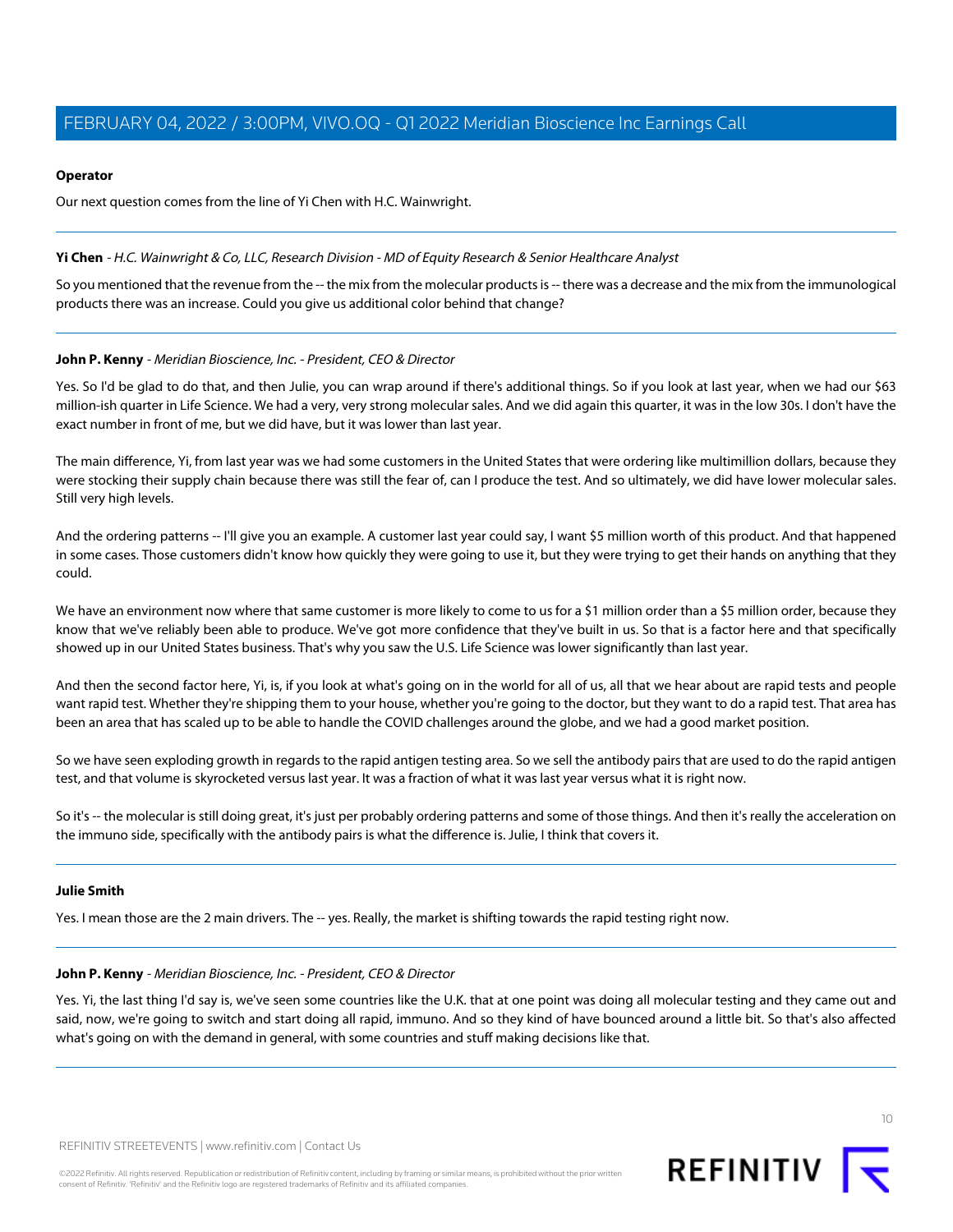#### **Julie Smith**

Yes. And a big piece of that is definitely the at-home test, because those weren't available last year.

**John P. Kenny** - Meridian Bioscience, Inc. - President, CEO & Director

That's true.

#### **Julie Smith**

And that's our another whole market.

#### **John P. Kenny** - Meridian Bioscience, Inc. - President, CEO & Director

That's true.

**Yi Chen** - H.C. Wainwright & Co, LLC, Research Division - MD of Equity Research & Senior Healthcare Analyst

Got it. So you raised the 2022 fiscal year guidance for Life Science segment, was that primarily because you expect more revenue or more COVID-related revenue or non-COVID related revenue.

#### **John P. Kenny** - Meridian Bioscience, Inc. - President, CEO & Director

We are seeing very good growth in non-COVID, let me be clear. I would say that's been more consistent with what we planned. The increase in our guide is truly for this activity that's going on. We're not breaking out COVID sales. But yes, it's activity that's related to the aggressive nature that Omicron has been. I mean, I think it took over the world, and we felt that in our business.

So that's why we basically said you had a \$15 million beat or so in the first quarter, kind of versus what people thought. And we've kind of guided towards it would be similar type of performance in the second quarter versus that. So we do see that.

If COVID keeps continuing on, our guidance would change, but we really try to not get over our skis and really try to make sure that we can guide to what we have good confidence in versus just us trying to predict the waves of COVID between now and the end of the year.

#### **Julie Smith**

And I would add that prior to the pandemic, we didn't really see a lot of seasonality in our Life Science business. We would get big orders here and there and have some inconsistency between quarters, but it wasn't necessarily due to seasonality. I mean, with COVID, that's seasonal, and we're probably going to continue to see seasonality in our business on the Life Science side.

**John P. Kenny** - Meridian Bioscience, Inc. - President, CEO & Director

We would expect to see a higher seasonality. That's correct.

## **Julie Smith**

It's the nature of the --

REFINITIV STREETEVENTS | [www.refinitiv.com](https://www.refinitiv.com/) | [Contact Us](https://www.refinitiv.com/en/contact-us)

©2022 Refinitiv. All rights reserved. Republication or redistribution of Refinitiv content, including by framing or similar means, is prohibited without the prior written consent of Refinitiv. 'Refinitiv' and the Refinitiv logo are registered trademarks of Refinitiv and its affiliated companies.



11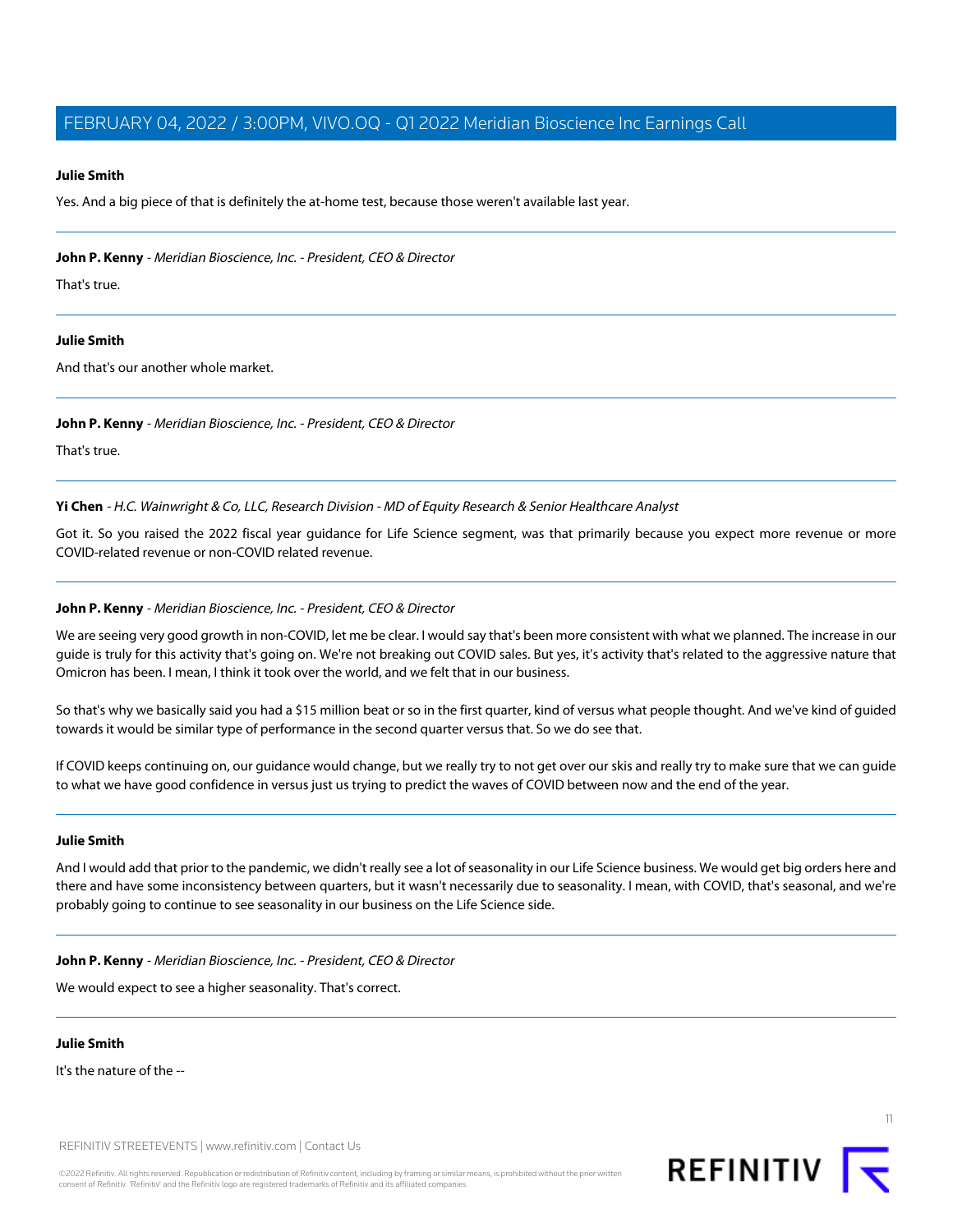## **John P. Kenny** - Meridian Bioscience, Inc. - President, CEO & Director

Respiratory season, if you will.

#### **Julie Smith**

The [products], yes.

#### **Yi Chen** - H.C. Wainwright & Co, LLC, Research Division - MD of Equity Research & Senior Healthcare Analyst

Some European countries -- actually, multiple European countries just recently announced that they plan to lift all COVID-related restrictions in the near term. So I'd like to have your perspective on how that's going to impact the volume of COVID testing?

#### **John P. Kenny** - Meridian Bioscience, Inc. - President, CEO & Director

So we -- my personal opinion is that, we're in a respiratory season. Omicron is raging. There's people -- everybody has been getting it around the globe. We fully would expect that it's going to come down peak and start coming down. I think you're starting to see signs of that. I think we'll get into Spring and things are going to feel more normal. But the difference is going to be, because everybody is going to open up more, there will be higher levels of testing.

So I do think that there's going to be ongoing testing, whether it be rapid testing to be able to go to dinner in New York City or in Los Angeles. You won't have to do that in Ohio, by the way, come to the Bengals game. You don't need to be tested, just come to the game. But I do think that there will be a strong testing environment as we go forward.

So we would expect that this is going to be something that will turn to a very seasonal thing, whether we get some bumps along the way is questionable. But I do think that you're going to see more and more people opening up. You can't stay closed forever. You've got to have your businesses open up and have a market that's flowing. So we do expect that. We think testing is one of the hedges to help them to do that.

#### **Julie Smith**

Yes.

#### **Yi Chen** - H.C. Wainwright & Co, LLC, Research Division - MD of Equity Research & Senior Healthcare Analyst

Got it. So lastly, what is the current status of LeadCare?

**John P. Kenny** - Meridian Bioscience, Inc. - President, CEO & Director

Of, I'm sorry, what? LeadCare?

#### **Yi Chen** - H.C. Wainwright & Co, LLC, Research Division - MD of Equity Research & Senior Healthcare Analyst

LeadCare test. Yes.

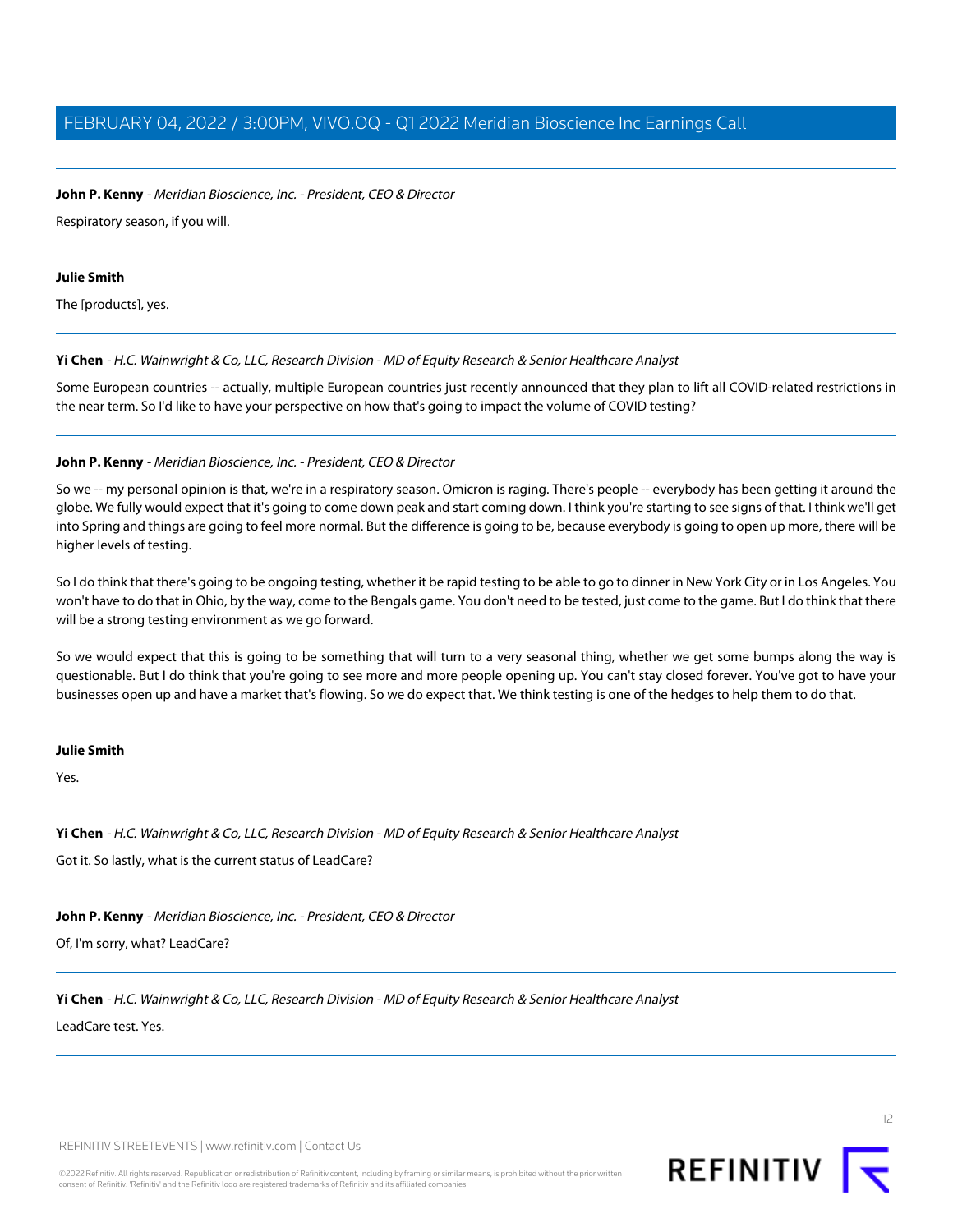#### **John P. Kenny** - Meridian Bioscience, Inc. - President, CEO & Director

Yes. So we gave some color on that. What I would tell you is that we worked very hard. We had a third-party supplier that made some changes in some materials. And ultimately, it started creating a situation where our quality system picked up that we were having a detection of suppression of lead results. And so we identified that. We worked with them. We worked with the FDA that led to the recall. So the quality system worked. We feel good about that. We've been working directly with the FDA.

The challenge was trying to figure out the root cause and trying to figure out what happened. And so it was a very challenging thing to go through. We did figure out the source of the contamination being related to cardboard. And ultimately, as bizarre as it is, it diffusing into the tube, so there was an impact that was occurring to the tubes. We've been able to prove that we can fix that, and we're working through the process to validate that and to work with the FDA to get this product back on the market as quickly as we can.

So we are very optimistic that you'll see this product back in shipping and in the hands of much-needed customers who need this point-of-care testing here before the end of the quarter, and we'll provide updates as we go. But all things are looking very positive, and we're extremely optimistic about that.

#### **Julie Smith**

Yes. And I'd also like to point out that demand for that product has not waned. Customers are still ordering instruments and asking us to install them so that they're ready when the product is back on the market, it's very encouraging.

#### **John P. Kenny** - Meridian Bioscience, Inc. - President, CEO & Director

There's a strong need for point-of-care lead testing, because if not, you're drawing blood from a baby that people don't want to do and you have to wait 2 weeks for results. So having that result on the spot is critical. And clearly, the market is interested to get this product back as quick as we can, and the FDA is working collaboratively with us towards doing that safely.

#### **Operator**

There are no further questions in the queue. I'd like to hand the call back over to Jack Kenny for closing remarks.

#### **John P. Kenny** - Meridian Bioscience, Inc. - President, CEO & Director

Doug, thank you very much for your help today. We truly appreciate all of you who joined us for the call today. If you can't tell, we're pretty excited about the state of our business and we think that our best days are still ahead of us. And we look forward to sharing more with you about that in the coming weeks and months. Have a great day. And go Bengals.

#### **Julie Smith**

Who Dey?

#### **Operator**

Ladies and gentlemen, this does conclude today's teleconference. Thank you for your participation. You may disconnect your lines at this time, and have a wonderful day.